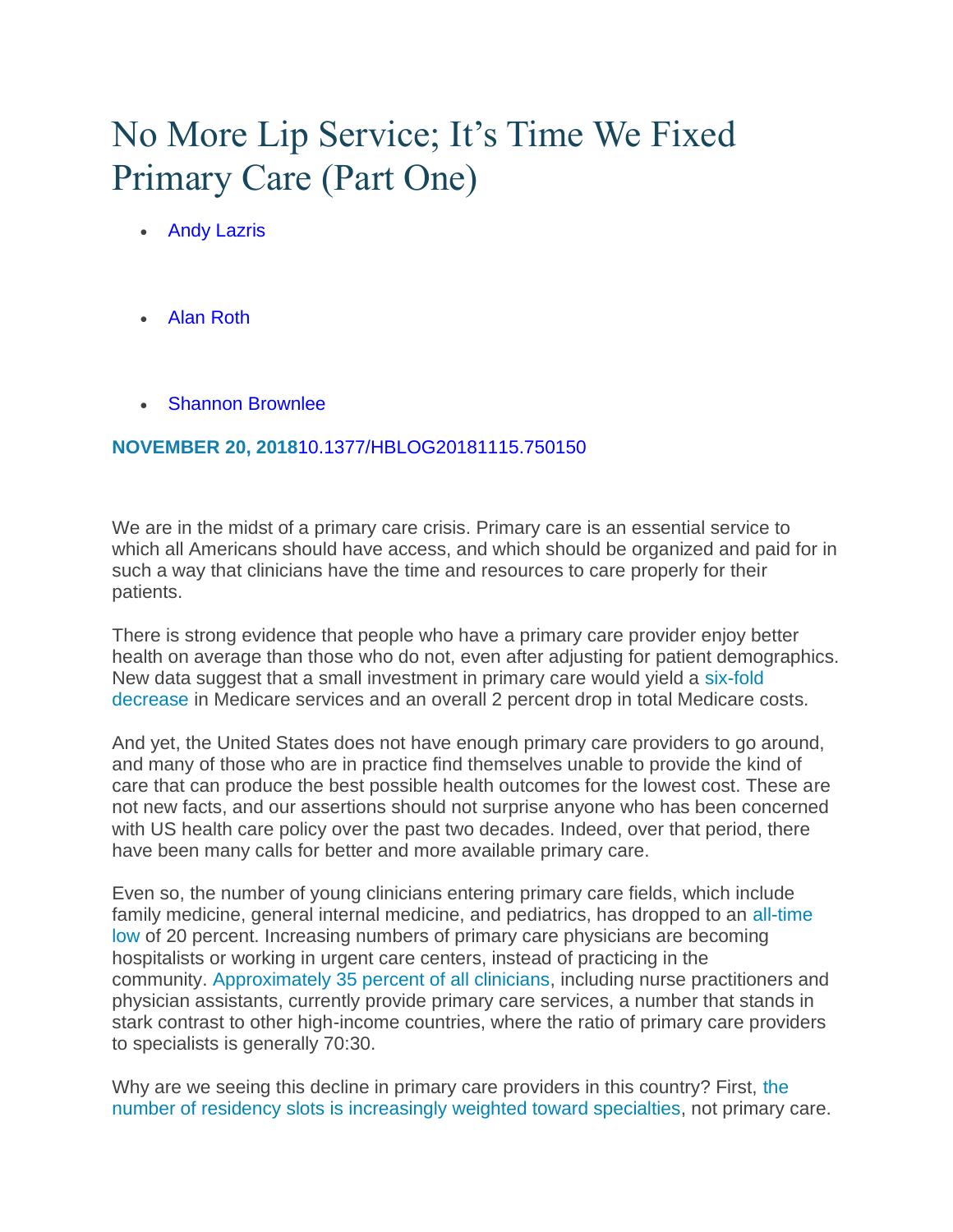Some medical schools send not a single student into primary care; many teaching hospitals train no primary care physicians. Second, primary care professionals are [paid](https://www.nejm.org/doi/full/10.1056/NEJMp068155)  [approximately half what specialists earn.](https://www.nejm.org/doi/full/10.1056/NEJMp068155) Even if more residency slots were to open, medical students would still shy away from applying to them, in large part because primary care physicians are the lowest paid among their peers.

Medical students also avoid primary care after watching primary care physicians struggle with short patient visits, large patient panels, increasing administrative burdens imposed by electronic medical record keeping and quality metrics, and significant night call responsibilities, all of which are disproportionate to the burden on specialists. Visits last no more than 15 minutes on average, and some providers see as many as 40 patients a day to pay for their overhead and medical school debt, which [today averages](https://www.studentdebtrelief.us/news/average-medical-school-debt)  [about \\$190,000.](https://www.studentdebtrelief.us/news/average-medical-school-debt) More than [50 percent](https://www.aafp.org/fpm/2015/0900/p42.html) of primary care providers show objective evidence of burnout. Given the frantic pace they witness during rotations, only the most dedicated student would willingly choose a career in primary care.

It's time for US provider organizations, payers, teaching hospitals, health care administrators, legislators, and health care policy makers to stop paying lip service to the need for more, and more robust, primary care, and start taking concrete steps to make it so.

In the first part of this two-part post, we explore what primary care can provide; the necessary ingredients for great primary care; and the barriers standing in the way. In the [second part,](https://www.healthaffairs.org/do/10.1377/hblog20181115.163117/full/) we look at two workable solutions.

## What Primary Care Can Do

Primary care clinicians are uniquely trained to diagnose and treat the vast majority of medical ailments and chronic diseases, to reduce overtreatment, and to care for the whole patient. [Primary care's value](https://www.jhsph.edu/research/centers-and-institutes/johns-hopkins-primary-care-policy-center/Publications_PDFs/2005%20HA%202.pdf) in cutting costs, preventing disease, improving patient satisfaction, and enabling individualized care based on shared decision making has been well established. We know that areas of the country that have a higher ratio of primary care to specialty care medical outcomes are better, fewer health care dollars are spent, hospitalization rates decline, and patients are overall more satisfied with their care. In fact, in areas of the country with the most primary care providers, the average Medicare cost per beneficiary is [33 percent less](https://www.graham-center.org/content/dam/rgc/documents/publications-reports/presentations/universal-primary-care.pdf) than in areas with the least.

Robust primary care is vital for older Americans and patients with chronic diseases. Patients with heart disease, arthritis, diabetes, and other chronic illnesses [account for](https://www.cdc.gov/chronicdisease/about/costs/index.htm)  [approximately 90 percent of the health care dollar,](https://www.cdc.gov/chronicdisease/about/costs/index.htm) much of which is wasted on fragmented, disorganized care. Several pilot projects have shown that intensive primary care (sometimes called the advanced medical home or ["ambulatory intensive care"](https://www.chcs.org/media/HighUtilizerReport_102413_Final3.pdf)), which addresses the multiple needs of chronically ill patients, can improve health, reduce emergency department visits and hospitalizations, and [bring down costs.](https://www.ajmc.com/journals/ajac/2017/2017-vol5-n3/population-health-in-primary-care-cost-quality-and-experience-impact) Some of the common elements of these successful projects include a team of physician and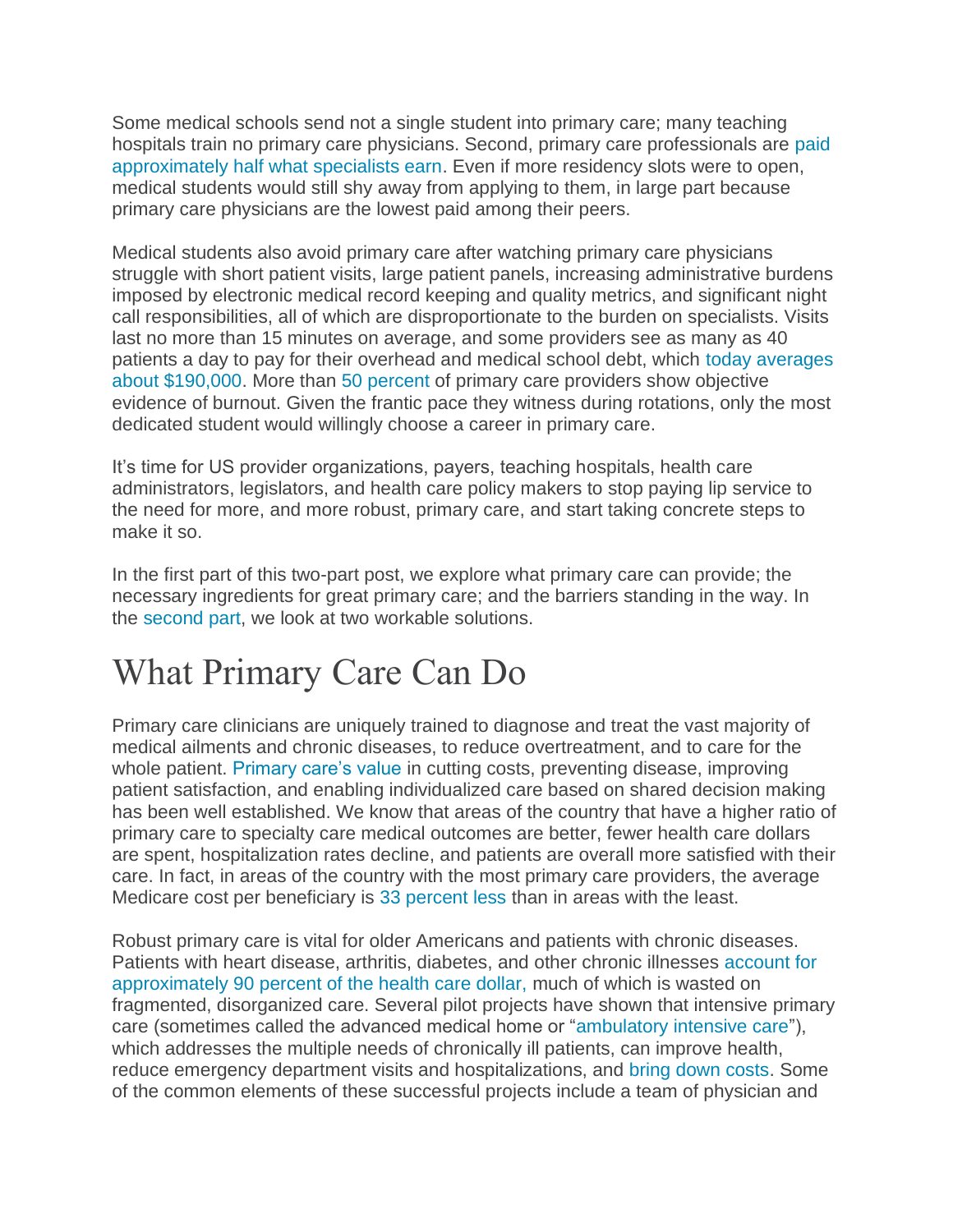non-physician providers; home visits; attention to mental health and social needs; and telemedicine.

There are several necessary ingredients for primary care to grow and provide such optimal care, including:

### Time

Patient-centered care requires ample time for the doctor and patient to converse and discuss issues. That time needs to be reserved not for taking of notes or collection of data while the primary care provider stares at a computer screen. Rather, it must allow for the patient to direct the conversation toward issues that matter to him or her.

#### Resources

In a recent *New Yorker* piece, ["The Heroism of Incremental Care,](https://www.newyorker.com/magazine/2017/01/23/the-heroism-of-incremental-care)" Atul Gawande points out that while surgeons enjoy ample resources to facilitate their work, primary care providers are lucky to be able to hire a nurse. Good primary care requires nimble teams to provide comprehensive care both in the office and in the patient's home. Primary care provider practices need personnel to help with regulatory burdens and electronic record requirements. A true team approach requires a financial investment.

#### Fair Pay

Until primary care providers are paid a salary that is closer to that of their specialist colleagues, few students will pursue that career path. There are many barriers to fair pay, all of which can be easily addressed.

None of these requirements is being met. Unfair fee-for-service payment, along with increasingly onerous regulatory and administrative burdens stand in the way of a robust primary care infrastructure and effective primary care practices.

# New Payment Models: Things Can Get Worse

It's hard to imagine a worse payment model for primary care than fee-for-service, and current changes underway are not helping. Under the Affordable Care Act (ACA), several federal agencies, as well as private insurers, are attempting to improve care by paying providers for "value" rather than for volume. Through its Medicare Access and CHIP Reauthorization Act (MACRA) program and accountable care organizations (ACOs), Medicare has shifted some degree of provider payment away from merely seeing patients to what has been defined as "high-quality and value care." If a doctor belongs to an ACO, and that ACO saves Medicare money by having its patients collectively spend less than pre-set benchmarks, then some of that saving will be distributed to providers. Similarly, with MACRA, if providers can successfully navigate a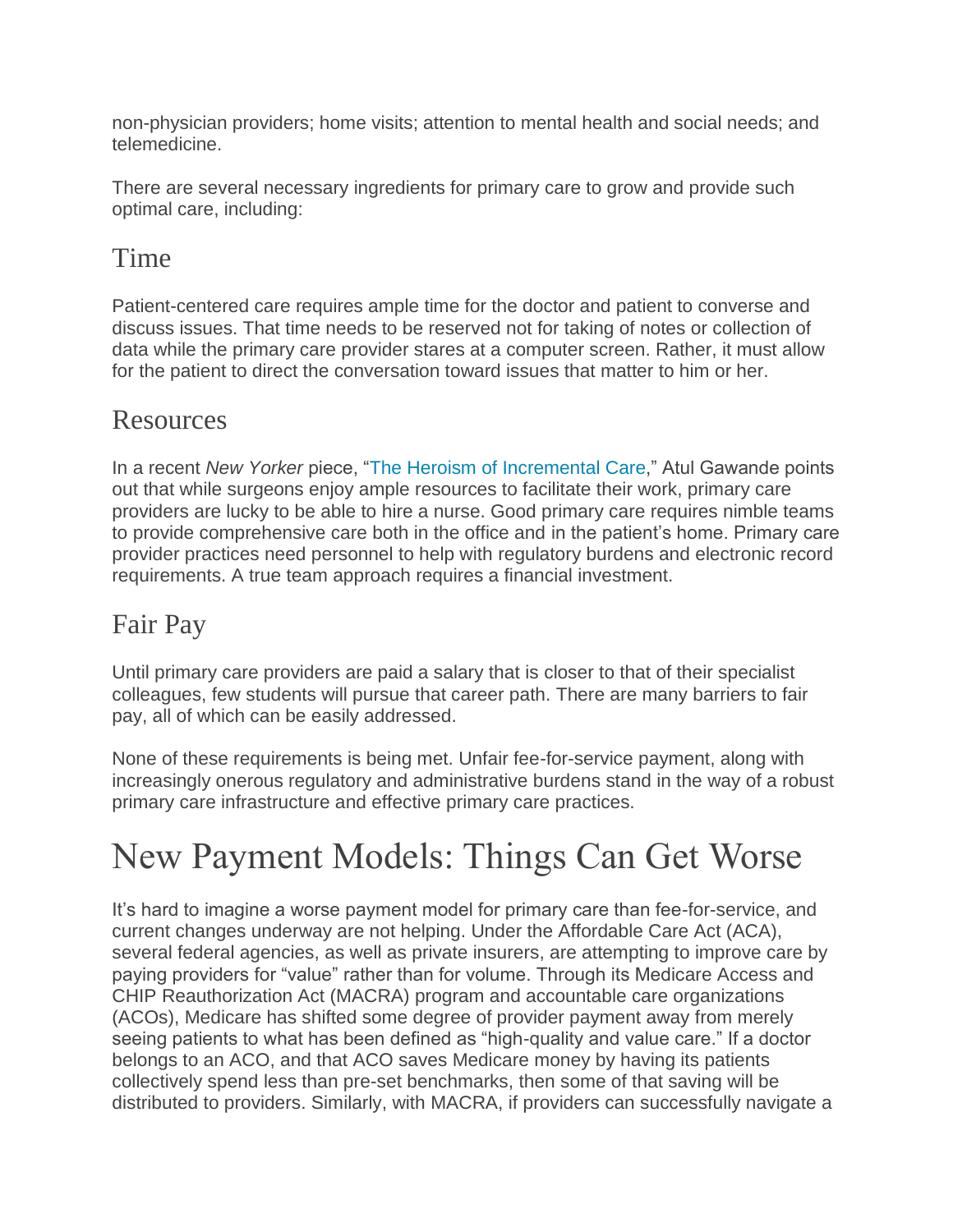series of regulations intended to assure higher quality, they could get a small bonus, while others who are less successful will see their pay decline.

All of these solutions rest on, but do not fundamentally alter, fee-for-service compensation, imposing additional administrative burdens on practices and providers that serve mostly to distract from patient care. Moreover, many of the so-called "quality metrics" have not been validated and often promote overtreatment while being antithetical to shared decision making and individualized care. None of these solutions has been shown to bolster primary care, enhance patient satisfaction, improve quality, or meaningfully reduce costs.

Fee-for-service rates that favor specialized and procedural care also lies at the heart of our national failure to train more primary care physicians. Today, primary care accounts for only [5 percent](https://www.kff.org/health-costs/issue-brief/health-care-costs-a-primer/) of total health care spending. The pay gap between primary and specialty care can be traced back to the Relative Value Scale Update Committee, or RUC, a small, secretive, specialist-dominated committee, which is administered by the American Medical Association. The RUC advises the Centers for Medicare and Medicaid Services (CMS) on how to set the relative rates of reimbursement for everything from a primary care office visit to a lung transplant, and every possible *International Classification of Diseases* (billing) code in between.

The RUC bases its recommendations on surveys of practicing physicians, who estimate the time needed to perform a service. CMS routinely accepts the RUC's recommendations in setting Medicare fee schedules, despite several [reports](https://www.gao.gov/assets/680/670366.pdf) by the Government Accountability Office and others that have found many of the RUC's estimates to be inaccurate and often biased in favor of procedures when compared with "cognitive" services, such as those primary care delivers.

Residency programs are heavily weighted toward training specialists, in part because hospitals depend on their labor to increase their throughput of patients into highermargin service lines. There has been some effort made with the passage of the ACA to bolster primary care residency slots and train residents in nonhospital-based settings, which is where most primary care is delivered. However, the \$20 million allocated to this program expired in 2017, and such residencies are expected to be self-sustaining thereafter—a sure way to see those slots disappear as training programs revert to using specialty residents.

# Regulatory Burden

Much of the time clinicians must spend during visits is now devoted to the escalating regulatory burdens mandated by insurance and government programs—such as the electronic medical record, quality indicators, and new reporting requirements—all of which detract from taking care of patients. Medicare and commercial insurers require primary care providers to: type notes in a very specific format that is time consuming and often diverges from what may be clinically relevant to the patient; implore patients